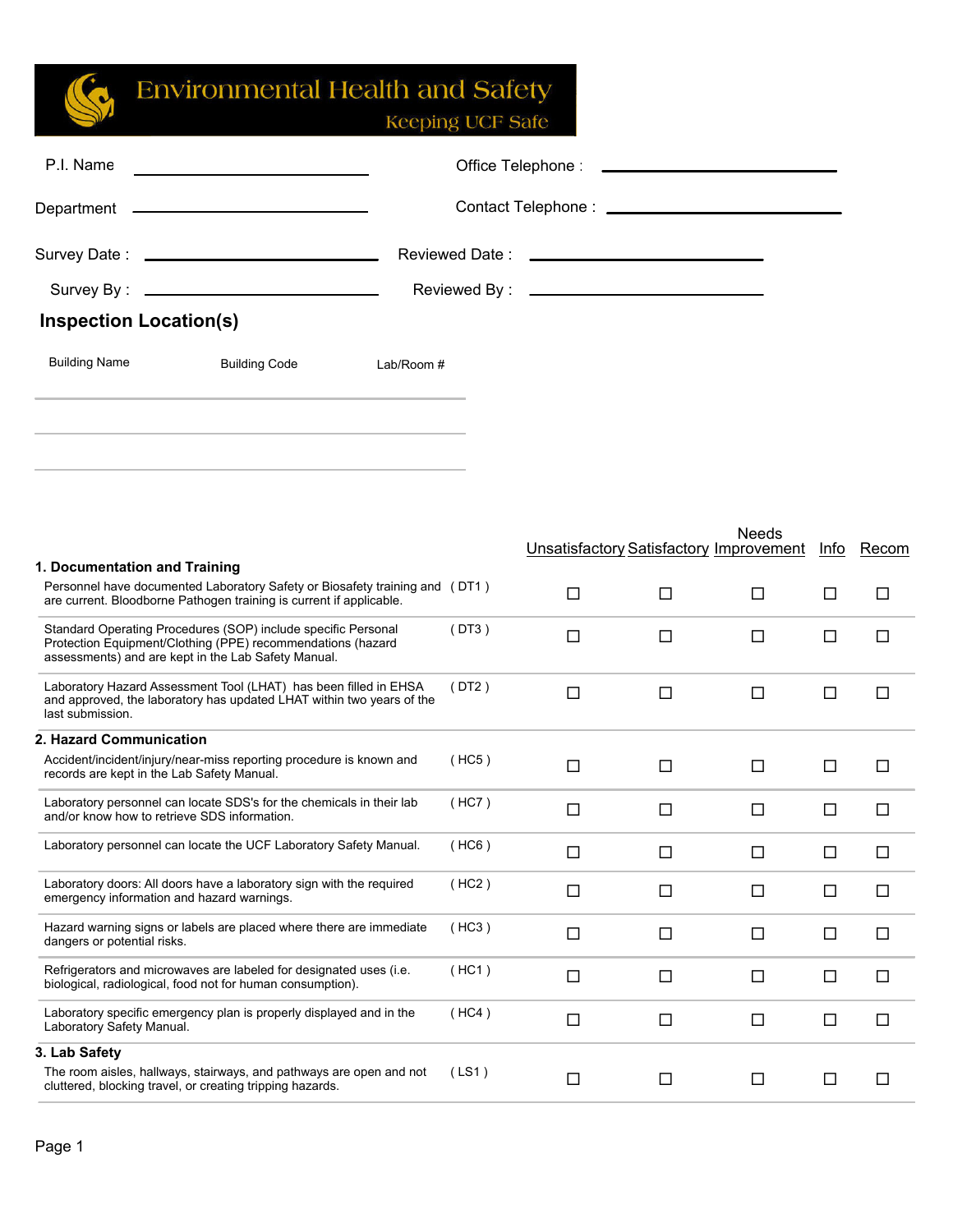

Keeping UCF Safe

Needs

| P.I. Name  | Office Telephone:  |
|------------|--------------------|
| Department | Contact Telephone: |

|                                                                                                                           |        | <b>Unsatisfactory Satisfactory Improvement</b> |        |   | Info   | Recom  |
|---------------------------------------------------------------------------------------------------------------------------|--------|------------------------------------------------|--------|---|--------|--------|
| 3. Lab Safety<br>Floors are free of oil, grease, liquids, broken/uneven surfaces, tripping<br>hazards, and sharp objects. | (LS2)  | $\Box$                                         | □      | □ | □      | □      |
| No evidence of food or beverage storage in the lab.                                                                       | (LS3)  | $\Box$                                         | $\Box$ | □ | □      | $\Box$ |
| Chemical spill supplies are available and readily accessible.                                                             | (LS4)  | $\Box$                                         | $\Box$ | □ | □      | $\Box$ |
| Laboratory equipment, apparatus, and glassware are free of defects and (LS6)<br>are not damaged.                          |        | $\Box$                                         | $\Box$ | □ | $\Box$ | $\Box$ |
| Counters, floors, and fume hoods are not soiled with chemical residue or (LS7)<br>spills.                                 |        | □                                              | $\Box$ | □ | $\Box$ | □      |
| Safety shower is easily accessible and not blocked.                                                                       | (LS8)  | $\Box$                                         | $\Box$ | □ | □      | □      |
| Safety Showers and Eyewash Stations are inspected monthly.                                                                | (LS9)  | $\Box$                                         | $\Box$ | □ | $\Box$ | □      |
| Laboratory fume hoods are inspected and certification is not expired.                                                     | (LS10) | $\Box$                                         | $\Box$ | □ | □      | $\Box$ |
| Laboratory fume hoods are not cluttered and not used for storage<br>purposes.                                             | (LS11) | $\Box$                                         | $\Box$ | □ | □      | □      |
| Laboratory fume hood sashes have unobstructed movement and are<br>kept closed when not in use.                            | (LS12) | $\Box$                                         | $\Box$ | □ | □      | □      |
| Eyewash stations are easily accessible and not blocked.                                                                   | (LS15) | $\Box$                                         | $\Box$ | □ | □      | $\Box$ |
| Fire extinguishers are easily accessible, not blocked, and not expired.                                                   | (LS16) | $\Box$                                         | $\Box$ | □ | □      | $\Box$ |
| Breaker boxes are easily accessible and not blocked.                                                                      | (LS17) | $\Box$                                         | $\Box$ | □ | $\Box$ | $\Box$ |
| Emergency shut-off valves are easily accessible and not blocked.                                                          | (LS18) | $\Box$                                         | $\Box$ | □ | $\Box$ | $\Box$ |
| Cloth chairs are not present in the laboratory.                                                                           | (LS19) | □                                              | $\Box$ | □ | □      | $\Box$ |
| Personal Protective Equipment and/or laboratory clothing is available.                                                    | (LS20) | $\Box$                                         | $\Box$ | □ | □      | $\Box$ |
| First aid supplies are available or the nearest location is displayed in the (LS21)<br>lab.                               |        | □                                              | $\Box$ | П | □      | □      |
| Employees who use respirators or protective masks are registered with<br>the EH&S Respiratory Protection program.         | (LS22) | $\Box$                                         | $\Box$ | □ | $\Box$ | $\Box$ |
| Lab worker attire is appropriate for hazards present.                                                                     | (LS23) | $\Box$                                         | $\Box$ | □ | $\Box$ | $\Box$ |
| Fire doors between fire areas are operable and kept closed.                                                               | (LS24) | $\Box$                                         | $\Box$ | □ | $\Box$ | $\Box$ |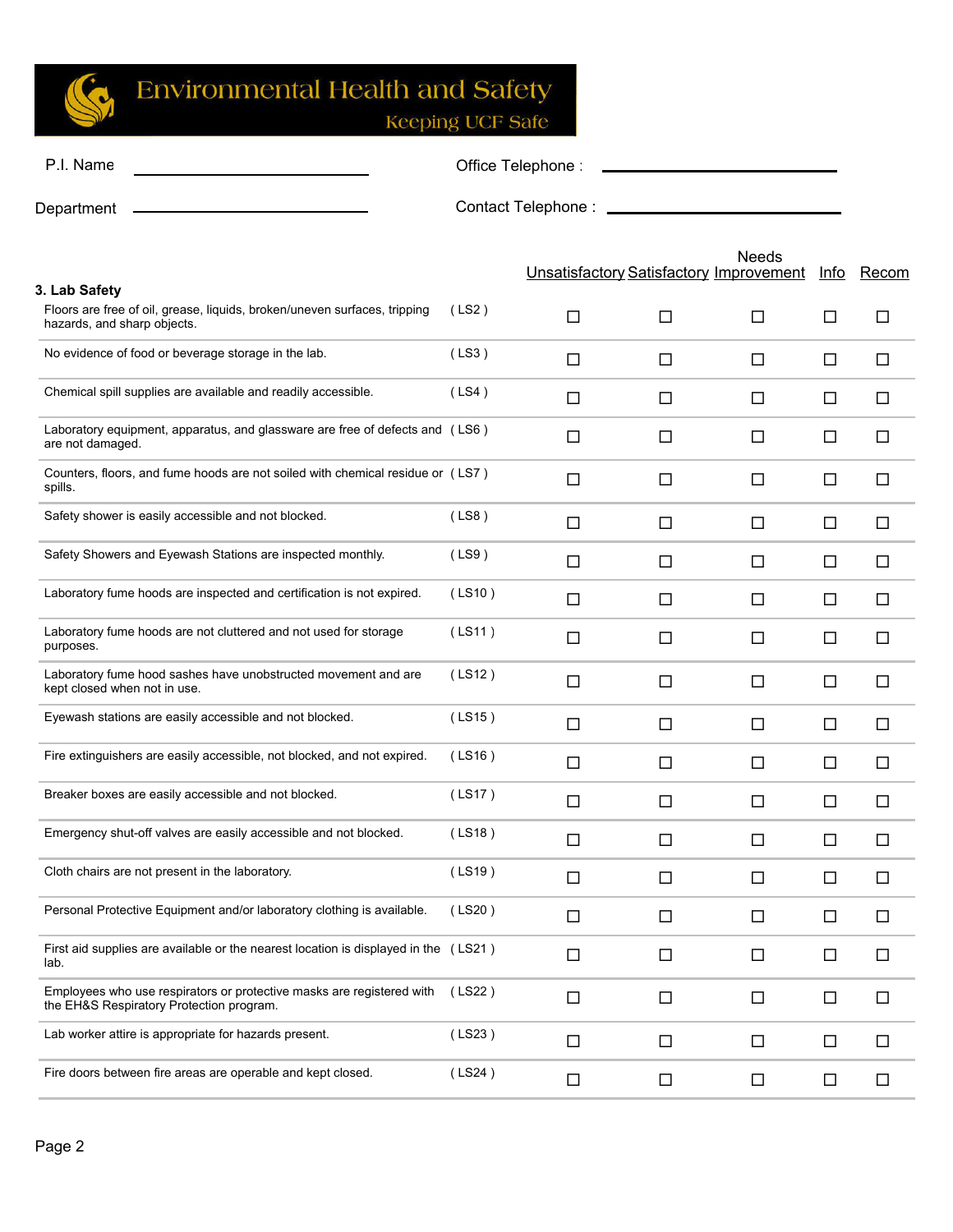

| P.I. Name                                                                                                                                                                                                                                                     | Office Telephone<br><u> 1989 - John Stone, Amerikaansk politiker (</u> |                                                |        |        |        |        |
|---------------------------------------------------------------------------------------------------------------------------------------------------------------------------------------------------------------------------------------------------------------|------------------------------------------------------------------------|------------------------------------------------|--------|--------|--------|--------|
| Department                                                                                                                                                                                                                                                    |                                                                        |                                                |        |        |        |        |
| 3. Lab Safety                                                                                                                                                                                                                                                 |                                                                        | <b>Unsatisfactory Satisfactory Improvement</b> |        | Needs  | Info   | Recom  |
| Storage is beyond 18 inches of the ceiling in an area with sprinkler<br>heads.                                                                                                                                                                                | (LS25)                                                                 | $\Box$                                         | □      | □      | □      | $\Box$ |
| Relocatable power taps (RPT) are not connected directly to a<br>permanently installed receptacle. Power Strips are not plugged into<br>additional power strips. Temporary extension cords are not setup as<br>permanent electrical wiring. No daisy chaining. | (LS26)                                                                 | $\Box$                                         | $\Box$ | $\Box$ | □      | □      |
| 4. Chemical Storage                                                                                                                                                                                                                                           |                                                                        |                                                |        |        |        |        |
| Chemical containers are barcoded and the chemical inventory is up to<br>date in the chemical database.                                                                                                                                                        | (CH24)                                                                 | $\Box$                                         | $\Box$ | $\Box$ | □      | $\Box$ |
| Chemicals are stored with regard to hazard class/compatibility.                                                                                                                                                                                               | (CH1)                                                                  | $\Box$                                         | $\Box$ | $\Box$ | □      | □      |
| Bases/Alkalines are properly segregated and properly stored.                                                                                                                                                                                                  | (CH2)                                                                  | □                                              | □      | $\Box$ | □      | □      |
| Acids (organic and inorganic) are properly segregated and stored.                                                                                                                                                                                             | (CH3)                                                                  | □                                              | □      | $\Box$ | □      | □      |
| Toxic chemicals are properly segregated and stored.                                                                                                                                                                                                           | (CH4)                                                                  | $\Box$                                         | $\Box$ | $\Box$ | □      | □      |
| Oxidizers, peroxide formers, and/or time sensitive chemicals are<br>properly segregated, labeled, and properly stored.                                                                                                                                        | (CH5)                                                                  | □                                              | □      | □      | □      | □      |
| Water reactive or pyrophoric chemicals are properly stored.                                                                                                                                                                                                   | (CH6)                                                                  | □                                              | □      | □      | □      | □      |
| Flammable/Combustible liquids do not exceed the regulatory storage<br>limits for the fire area.                                                                                                                                                               | (CH7)                                                                  | □                                              | □      | □      | □      | □      |
| Flammable cabinet door(s) are kept closed with vent plugs in place.                                                                                                                                                                                           | (CH8)                                                                  | □                                              | □      | $\Box$ | □      | □      |
| Refrigerated flammables stored in an explosion proof refrigerator.                                                                                                                                                                                            | (CH9)                                                                  | $\Box$                                         | $\Box$ | $\Box$ | □      | □      |
| Chemicals are not stacked or on their sides.                                                                                                                                                                                                                  | (CH10)                                                                 | □                                              | П      | П      | □      | П      |
| Chemical container(s) are in good condition.                                                                                                                                                                                                                  | (CH11)                                                                 | $\Box$                                         | $\Box$ | $\Box$ | $\Box$ | $\Box$ |
| All hazardous liquids are stored on shelves at or below eye level.                                                                                                                                                                                            | (CH12)                                                                 | $\Box$                                         | $\Box$ | $\Box$ | $\Box$ | $\Box$ |
| Chemicals are not stored near heat, ignition sources, and/or in direct<br>sunlight.                                                                                                                                                                           | (CH14)                                                                 | $\Box$                                         | $\Box$ | $\Box$ | $\Box$ | $\Box$ |
| Hazardous chemicals are not stored on the floor and/or under the sink.                                                                                                                                                                                        | (CH15)                                                                 | $\Box$                                         | $\Box$ | $\Box$ | $\Box$ | $\Box$ |
| All chemicals present in the laboratory are not old, outdated, or expired. (CH16)                                                                                                                                                                             |                                                                        | $\Box$                                         | $\Box$ | $\Box$ | $\Box$ | $\Box$ |
| Gas cylinders are properly restrained and segregated. Cylinders without (CH17)<br>regulators are capped.                                                                                                                                                      |                                                                        | $\Box$                                         | $\Box$ | $\Box$ | $\Box$ | $\Box$ |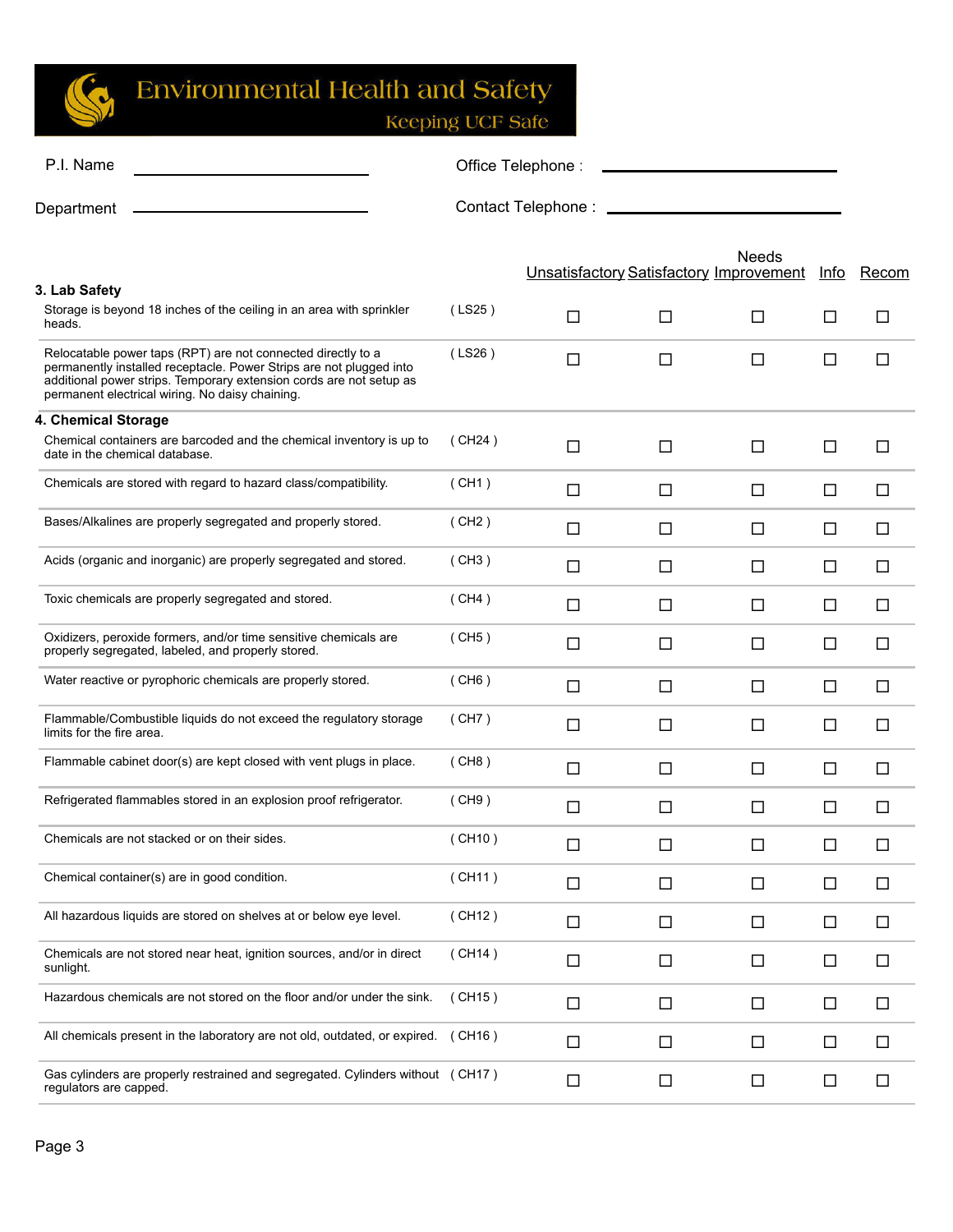

| P.I. Name                                                                                                                                                                                                                                                 |        | Office Telephone               |        |                                                         |        |        |
|-----------------------------------------------------------------------------------------------------------------------------------------------------------------------------------------------------------------------------------------------------------|--------|--------------------------------|--------|---------------------------------------------------------|--------|--------|
| Department                                                                                                                                                                                                                                                |        | Contact Telephone: ___________ |        |                                                         |        |        |
| 4. Chemical Storage                                                                                                                                                                                                                                       |        |                                |        | Needs<br><b>Unsatisfactory Satisfactory Improvement</b> | Info   | Recom  |
| The number of compressed gas cylinders secured together with one<br>restraining device does not exceed the allowable limits.                                                                                                                              | (CH18) | □                              | $\Box$ | □                                                       | $\Box$ | □      |
| Compressed gas cylinders are clearly marked to identify contents.                                                                                                                                                                                         | (CH19) | □                              | □      | □                                                       | □      | $\Box$ |
| Pressurized cryogenic containers relief valves, venting devices, and<br>gauges are appropriate and properly functional.                                                                                                                                   | (CH20) | □                              | □      | □                                                       | □      | □      |
| Dewars are properly labeled with contents and have proper venting.                                                                                                                                                                                        | (CH21) | $\Box$                         | □      | □                                                       | □      | $\Box$ |
| Chemical containers are closed securely.                                                                                                                                                                                                                  | (CH22) | $\Box$                         | $\Box$ | □                                                       | □      | □      |
| Chemical containers are labeled properly.                                                                                                                                                                                                                 | (CH23) | □                              | $\Box$ | □                                                       | □      | $\Box$ |
| Does the room have more than 4L of flammable solvents?                                                                                                                                                                                                    | (CH26) | □                              | □      | □                                                       | □      | $\Box$ |
| Is this room under negative pressure?                                                                                                                                                                                                                     | (CH27) | □                              | □      | □                                                       | $\Box$ | □      |
| Laboratory Inventory Sample. (Please collect 10-15 barcodes for a<br>sample of the inventory to be checked back at EHS. Also collect<br>information on chemicals NFPA 2 and higher without barcodes.)                                                     | (CH28) | $\Box$                         | $\Box$ | П                                                       | □      | □      |
| Flammable/Combustible liquids are properly stored.                                                                                                                                                                                                        | (CH29) | □                              | $\Box$ | □                                                       | $\Box$ | □      |
| 5. Biological Safety<br>Laboratory specific policies and procedures have been developed,<br>and/or a decontamination SOP is in place. Workers are trained on these<br>procedures.                                                                         | (B1H2) | □                              | $\Box$ | □                                                       | □      | П      |
| Laboratory personnel are knowledgeable about the biological hazard.<br>Principal Investigator must ensure personnel receive the appropriate<br>training and annual updates (training log book recommended).                                               | (B1H3) | □                              | $\Box$ | □                                                       | $\Box$ | П      |
| Proficiency is demonstrated with standard microbiological procedures.<br>The Principal Investigator is responsible for ensuring personnel<br>demonstrate proficiency in standard and specific microbiological<br>procedures.                              | (B1H4) | $\Box$                         | $\Box$ |                                                         | ப      |        |
| All personnel have appropriate training records on the potential hazards<br>associated with the work involved, the necessary precautions to prevent<br>exposures, and the exposure evaluation procedures.                                                 | (B1H5) | $\Box$                         | $\Box$ | □                                                       | $\Box$ | $\Box$ |
| A current biosafety manual is present in the lab and/or is customized to<br>include specific laboratory hazards. Personnel are advised of special<br>hazards and have read and followed instructions on practices and<br>procedures.                      | (B1H7) | $\Box$                         | $\Box$ | □                                                       | $\Box$ | $\Box$ |
| The laboratory is designed, constructed, and maintained to facilitate<br>cleaning and housekeeping. The interior surfaces (walls, floors, and<br>ceilings) are water resistant. Laboratory is easy to clean and the floors<br>do not have carpet or rugs. | (B1H8) | $\Box$                         | $\Box$ | □                                                       | $\Box$ | $\Box$ |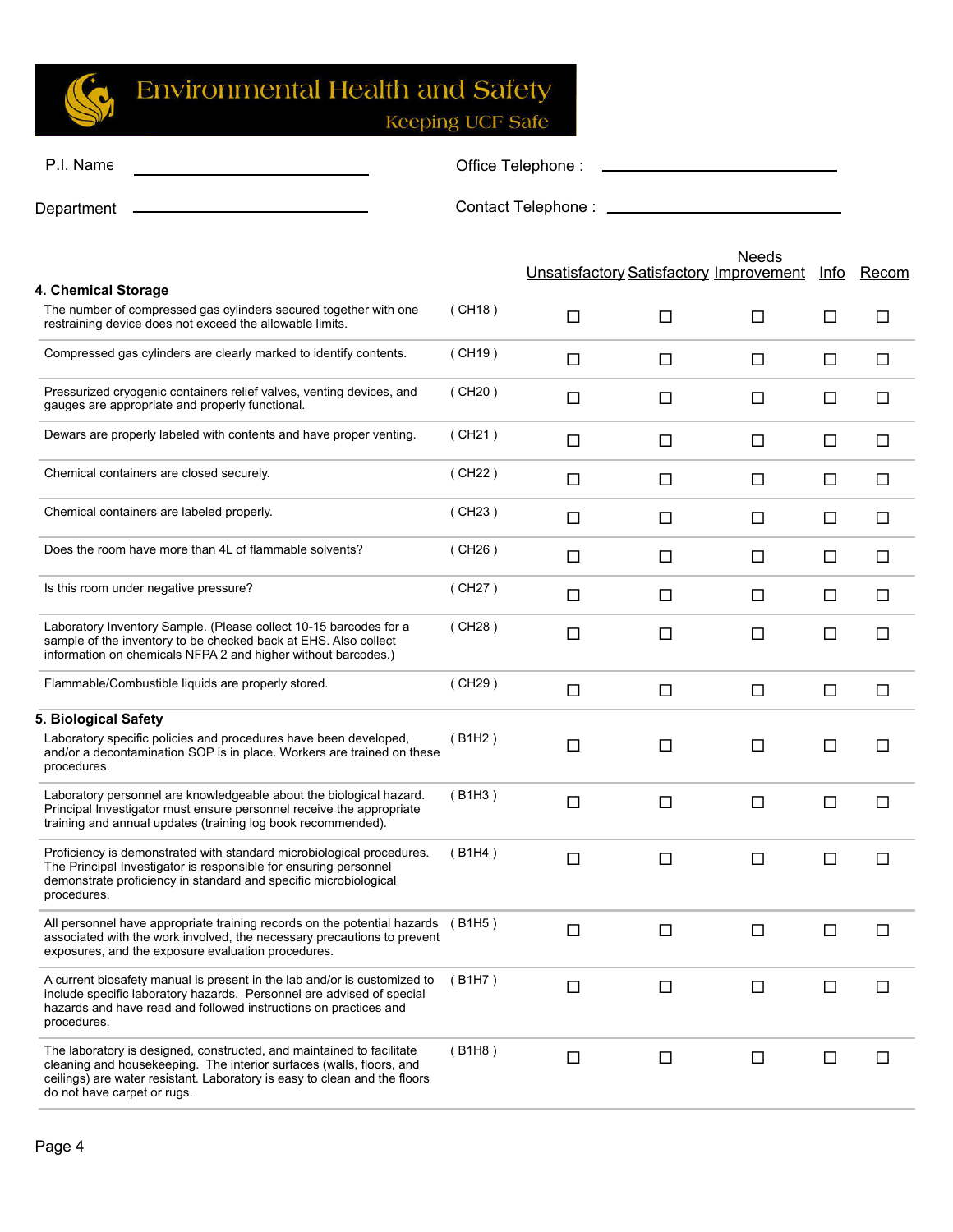

| P.I. Name                                                                                                                                                                                                                                                       |         | Office Telephone:                              |        |        |        |        |
|-----------------------------------------------------------------------------------------------------------------------------------------------------------------------------------------------------------------------------------------------------------------|---------|------------------------------------------------|--------|--------|--------|--------|
| Department                                                                                                                                                                                                                                                      |         | Contact Telephone : _______________            |        |        |        |        |
|                                                                                                                                                                                                                                                                 |         | <b>Unsatisfactory Satisfactory Improvement</b> |        | Needs  | Info   | Recom  |
| 5. Biological Safety<br>A hand-washing sink is located in the laboratory, is accessible, and in                                                                                                                                                                 | (B1H10) |                                                |        |        |        |        |
| working order.                                                                                                                                                                                                                                                  |         | □                                              | $\Box$ | □      | □      | □      |
| Negative airflow is recommended in the laboratory. Negative airflow<br>should be present in a BSL-2 laboratory.                                                                                                                                                 | (B1H14) | □                                              | □      | $\Box$ | □      | $\Box$ |
| BSC located away from doors, heavily trafficked areas, etc. to allow for<br>the interruption of airflow. There are no open flames in the BSC.<br>Materials and equipment immediately in use are in the BSC. BSC is not<br>used for storage.                     | (B1H15) | □                                              | □      | □      | □      | □      |
| BSC has been certified annually and is current on inspection. Last date (B1H16)<br>certified:                                                                                                                                                                   |         | □                                              | $\Box$ | $\Box$ | $\Box$ | $\Box$ |
| Personal protective equipment is used based on risk assessment<br>determinations. Proper laboratory attire is worn, at a minimum closed toe<br>shoes and long pants. Appropriate face/eye and respiratory protection<br>should be worn.                         | (B1H17) | □                                              | $\Box$ | □      | □      | П      |
| Gloves are changed frequently, hands washed between changes, and/or (B1H18)<br>disposable gloves are not saved for reuse. An alternative to latex gloves<br>should be available.                                                                                |         | $\Box$                                         | $\Box$ | $\Box$ | $\Box$ | □      |
| Gowns or laboratory coats are worn while in the laboratory and/or gloves (B1H20)<br>are worn when handling infected substances or when skin contact with<br>infectious materials is unavoidable.                                                                |         | □                                              | $\Box$ | $\Box$ | $\Box$ | □      |
| PPE is worn inside of the laboratory only, and not in common areas. The (B1H21)<br>"one-glove" rule is observed.                                                                                                                                                |         | □                                              | □      | □      | □      | □      |
| Eating, drinking, smoking, the handling of contact lenses, and the<br>application of cosmetics is not done in the lab and food for human<br>consumption is not stored. Mechanical pipetting devices are used.                                                   | (B1H23) | $\Box$                                         | $\Box$ | □      | $\Box$ | □      |
| Animal and plants not involved in work are not permitted in the<br>laboratory.                                                                                                                                                                                  | (B1H24) | □                                              | $\Box$ | $\Box$ | $\Box$ | $\Box$ |
| Policies for the safe handling of sharps are instituted: Sharps<br>precautions are used (needles, slides, pipettes, tips, scalpels). Sharps<br>use is restricted unless no other alternative exists. Reusable sharps are<br>stored with no sharp edges exposed. | (B1H26) | □                                              | П      | П      | П      | П      |
| A biohazard sign is posted on the entrance whenever infectious agents<br>are present.                                                                                                                                                                           | (B2H2)  | $\Box$                                         | $\Box$ | $\Box$ | $\Box$ | □      |
| Benchtops, tables, and work surfaces in the room are decontaminated<br>with an effective disinfectant after work with the infectious agent or after<br>overt spills, splashes, or other contamination during lab work.                                          | (B2H4)  | $\Box$                                         | $\Box$ | $\Box$ | □      | □      |
| Equipment and work surfaces are disinfected regularly after working with (B2H5)<br>infectious material and when soiled. Spills are decontaminated and<br>cleaned by trained staff using posted spill procedures. Surfaces are free<br>of debris and clutter.    |         | $\Box$                                         | $\Box$ | $\Box$ | $\Box$ | □      |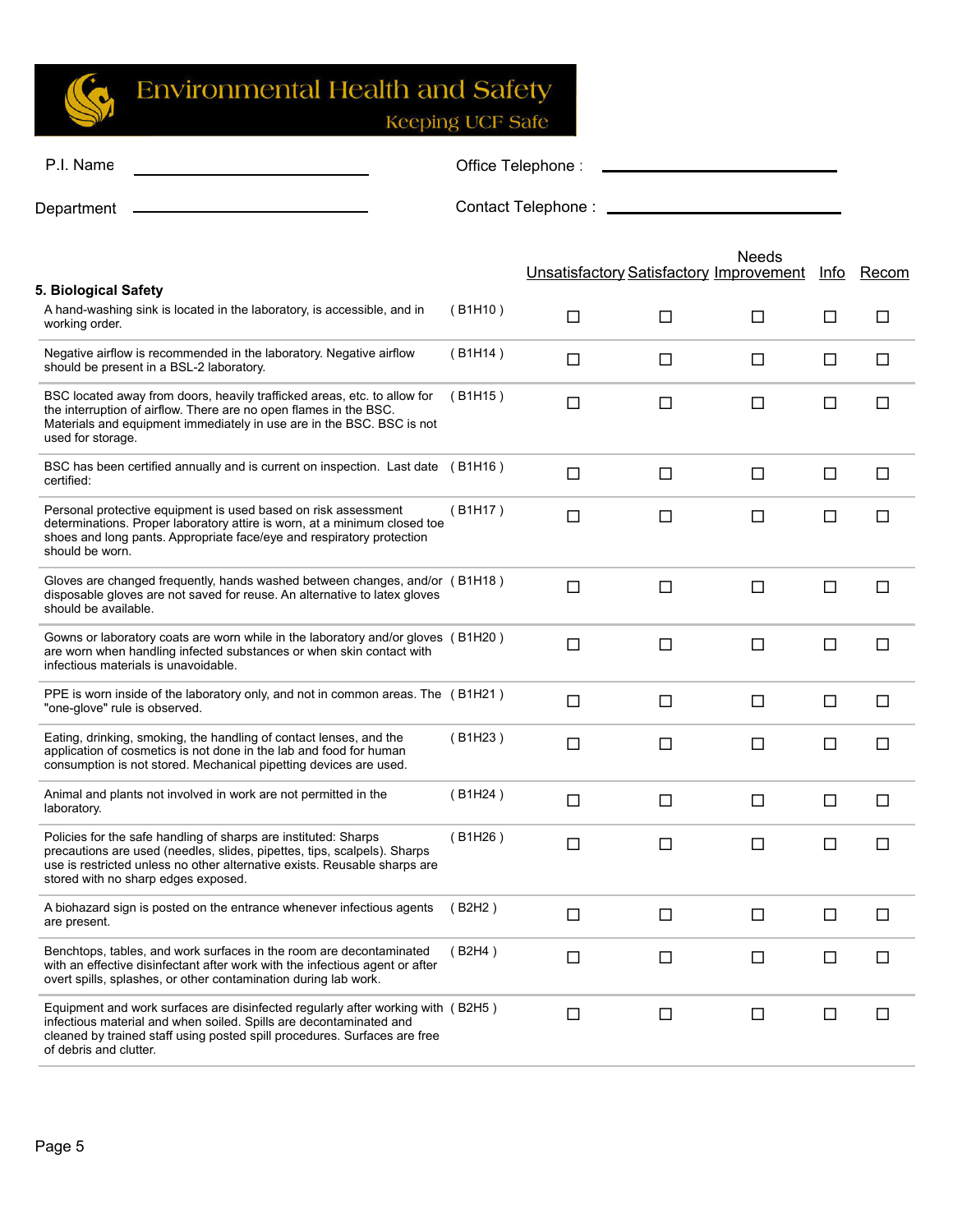$\mathbb{C}$ 

## **Environmental Health and Safety**

| P.I. Name                                                                                                                                                                                                                                   |         | Office Telephone:                              |        |              |        |        |
|---------------------------------------------------------------------------------------------------------------------------------------------------------------------------------------------------------------------------------------------|---------|------------------------------------------------|--------|--------------|--------|--------|
| Department                                                                                                                                                                                                                                  |         | Contact Telephone: __________                  |        |              |        |        |
| 5. Biological Safety                                                                                                                                                                                                                        |         | <b>Unsatisfactory Satisfactory Improvement</b> |        | <b>Needs</b> | Info   | Recom  |
| All infectious samples are collected, labeled, transported, and processed (B2H8)<br>in a manner that contains and prevents transmission of the agent(s).<br>Outer surface of the containers is disinfected prior to moving the<br>material. |         | □                                              | $\Box$ | □            | П      | $\Box$ |
| Procedures are performed to minimize the creation of aerosols or<br>splatters.                                                                                                                                                              | (B2H9)  | $\Box$                                         | $\Box$ | □            | □      | $\Box$ |
| Manipulations of infectious material are conducted inside of a class II or (B2H11)<br>III biological safety cabinet (BSC) when a potential for aerosols or<br>splashes exist or high concentrations of the agents are used.                 |         | □                                              | $\Box$ | □            | □      | $\Box$ |
| Vacuum lines are protected by disinfectant traps and HEPA filters or<br>equivalent. Disinfectant traps are empty or filters are clean and changed<br>regularly.                                                                             | (B2H14) | □                                              | $\Box$ | □            | □      | □      |
| An autoclave is available in the facility to decontaminate infectious<br>waste. Autoclave use procedures are in place.                                                                                                                      | (B2H15) | □                                              | $\Box$ | $\Box$       | □      | $\Box$ |
| Biological waste containers are labeled with the Biohazard symbol of<br>appropriate size and the symbol is facing forward. The biological waste<br>container is covered when not in use.                                                    | (BW1)   | □                                              | $\Box$ | □            | □      | □      |
| Biomedical waste container is placed near the point of origin of<br>biomedical waste. Biomedical waste container is clear of the walkway<br>and does not impede movement within the lab space.                                              | (BW3)   | □                                              | $\Box$ | □            | □      | □      |
| Sharps container is closed and below the fill line. The sharps container<br>is located at the point of origin in the lab or brought over to the work area<br>during sharps use.                                                             | (BW5)   | □                                              | $\Box$ | □            | □      | □      |
| Biological waste area is maintained in a sanitary condition. Evidence of<br>insects or contamination is not present. Biological waste storage area is<br>easily decontaminated or cleanable, and located on an impervious floor.            | (BW6)   | □                                              | $\Box$ | $\Box$       | □      | □      |
| Biological waste is not mixed with chemical or radioactive waste<br>products and placed into the biomedical waste container. Mixed wastes<br>are handled seperately.                                                                        | (BW7)   | □                                              | $\Box$ | $\Box$       | □      | □      |
| Biological waste disposed of properly and not in a regular trash<br>container. Non-biological waste items are not disposed of with<br>biohazardous materials.                                                                               | (BW8)   | $\Box$                                         | $\Box$ | $\Box$       | □      | □      |
| <b>6.Radiological Safety</b>                                                                                                                                                                                                                |         |                                                |        |              |        |        |
| Notice to Employees and Safety Rules & Emergency Procedures is<br>clearly posted                                                                                                                                                            | (RH1)   | $\Box$                                         | $\Box$ | $\Box$       | □      | □      |
| Isotope storage refrigerator/freezer has appropriate signage.                                                                                                                                                                               | (RH2)   | $\Box$                                         | $\Box$ | □            | $\Box$ | $\Box$ |
| Isotope inventory logs are kept current and are clearly posted at vial<br>storage location.                                                                                                                                                 | (RH3)   | □                                              | $\Box$ | $\Box$       | □      | $\Box$ |
| Stock vial inventory in lab matches EHSA vial inventory.                                                                                                                                                                                    | (RH4)   | □                                              | $\Box$ | □            | □      | □      |
| Daily rate meter survey and/or LSC swipe surveys are current and<br>complete.                                                                                                                                                               | (RH5)   | $\Box$                                         | $\Box$ | $\Box$       | □      | $\Box$ |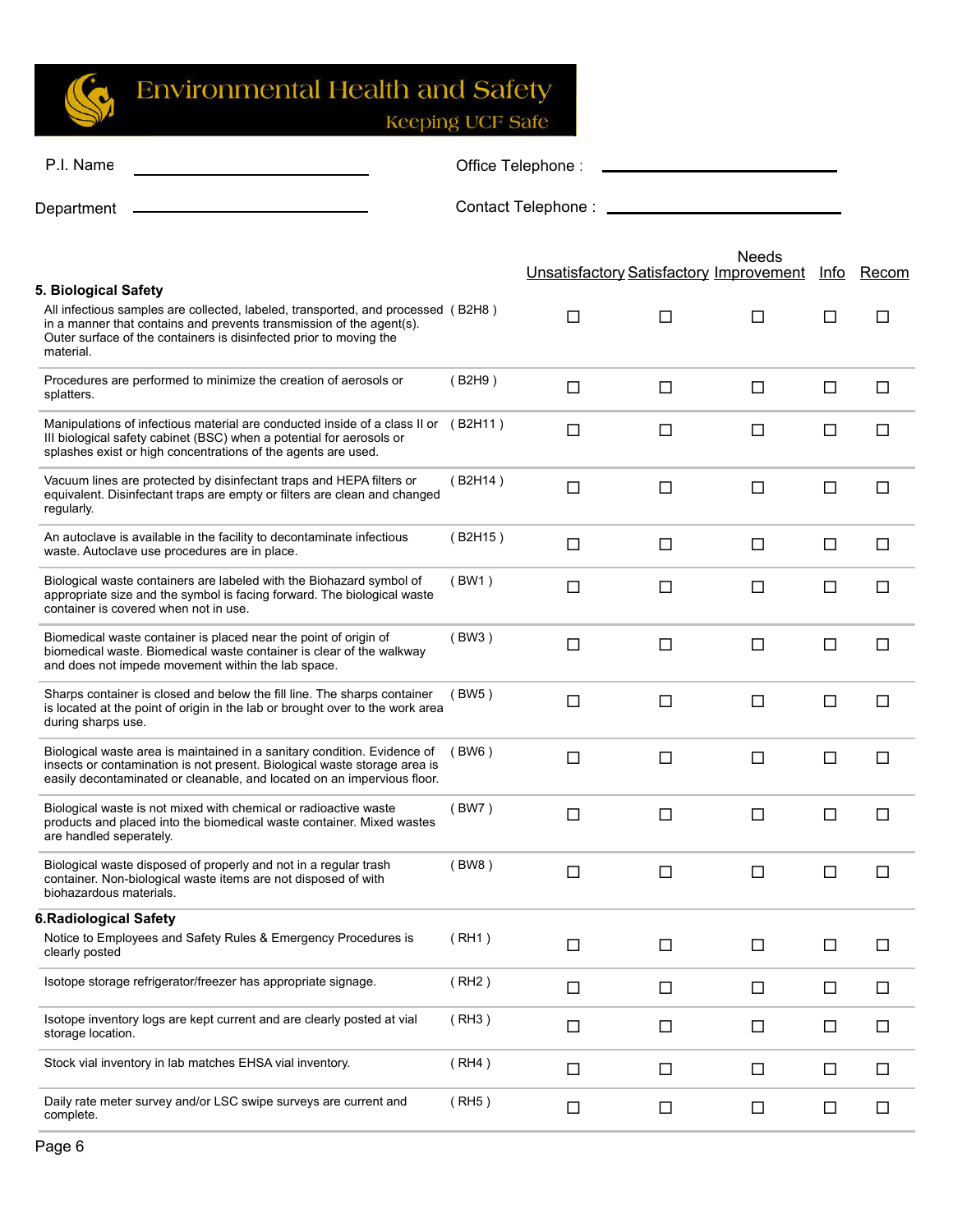

| P.I. Name  | Office Telephone:  |
|------------|--------------------|
| Department | Contact Telephone: |

|                                                                         |                                                                                                                                                                                                                                                                                                                          |        | Needs  | Info                                    | Recom  |
|-------------------------------------------------------------------------|--------------------------------------------------------------------------------------------------------------------------------------------------------------------------------------------------------------------------------------------------------------------------------------------------------------------------|--------|--------|-----------------------------------------|--------|
|                                                                         |                                                                                                                                                                                                                                                                                                                          |        |        |                                         |        |
| (RH6)                                                                   | □                                                                                                                                                                                                                                                                                                                        | $\Box$ | □      | □                                       | □      |
| (RH7)                                                                   | □                                                                                                                                                                                                                                                                                                                        | □      | □      | □                                       | □      |
| (RH8)                                                                   | □                                                                                                                                                                                                                                                                                                                        | $\Box$ | □      | $\Box$                                  | $\Box$ |
| (RH9)                                                                   | $\Box$                                                                                                                                                                                                                                                                                                                   | $\Box$ | $\Box$ | $\Box$                                  | $\Box$ |
| (RH10)                                                                  | □                                                                                                                                                                                                                                                                                                                        | □      | □      | $\Box$                                  | □      |
| (RH11)                                                                  | □                                                                                                                                                                                                                                                                                                                        | $\Box$ | □      | $\Box$                                  | □      |
|                                                                         | □                                                                                                                                                                                                                                                                                                                        | $\Box$ | $\Box$ | $\Box$                                  | □      |
| (RH13)                                                                  | $\Box$                                                                                                                                                                                                                                                                                                                   | $\Box$ | $\Box$ | $\Box$                                  | $\Box$ |
| (RH14)                                                                  | $\Box$                                                                                                                                                                                                                                                                                                                   | $\Box$ | $\Box$ | $\Box$                                  | $\Box$ |
|                                                                         | $\Box$                                                                                                                                                                                                                                                                                                                   | $\Box$ | □      | $\Box$                                  | □      |
| (RH16)                                                                  | □                                                                                                                                                                                                                                                                                                                        | $\Box$ | □      | $\Box$                                  | □      |
| (RH17)                                                                  | □                                                                                                                                                                                                                                                                                                                        | $\Box$ | □      | $\Box$                                  | $\Box$ |
| (RH18)                                                                  | $\Box$                                                                                                                                                                                                                                                                                                                   | $\Box$ | □      | $\Box$                                  | $\Box$ |
|                                                                         |                                                                                                                                                                                                                                                                                                                          |        |        |                                         |        |
| (LH1)                                                                   | □                                                                                                                                                                                                                                                                                                                        | $\Box$ | □      | $\Box$                                  | $\Box$ |
| (LH2)                                                                   | $\Box$                                                                                                                                                                                                                                                                                                                   | $\Box$ | □      | $\Box$                                  | $\Box$ |
| (LH3)                                                                   | $\Box$                                                                                                                                                                                                                                                                                                                   | □      | □      | □                                       | □      |
| (LH4)                                                                   | □                                                                                                                                                                                                                                                                                                                        | $\Box$ | $\Box$ | $\Box$                                  | $\Box$ |
| (LH5)                                                                   | $\Box$                                                                                                                                                                                                                                                                                                                   | $\Box$ | $\Box$ | $\Box$                                  | $\Box$ |
| (LH6)                                                                   | $\Box$                                                                                                                                                                                                                                                                                                                   | $\Box$ | $\Box$ | $\Box$                                  | $\Box$ |
| (LH7)                                                                   | $\Box$                                                                                                                                                                                                                                                                                                                   | $\Box$ | $\Box$ | $\Box$                                  | $\Box$ |
| SOP-specific training, and have signed the Authorized Personnel list in | Workers attached to the PI's radiation permit are current on all required<br>training. RC-2A "Radiation Worker Log" has been signed by all workers.<br>Shielding is in place and appropriate for the type of radioactive materials (RH12)<br>Radiation Safety As Low As Reasonably Achievable (ALARA) principles, (RH15) |        |        | Unsatisfactory Satisfactory Improvement |        |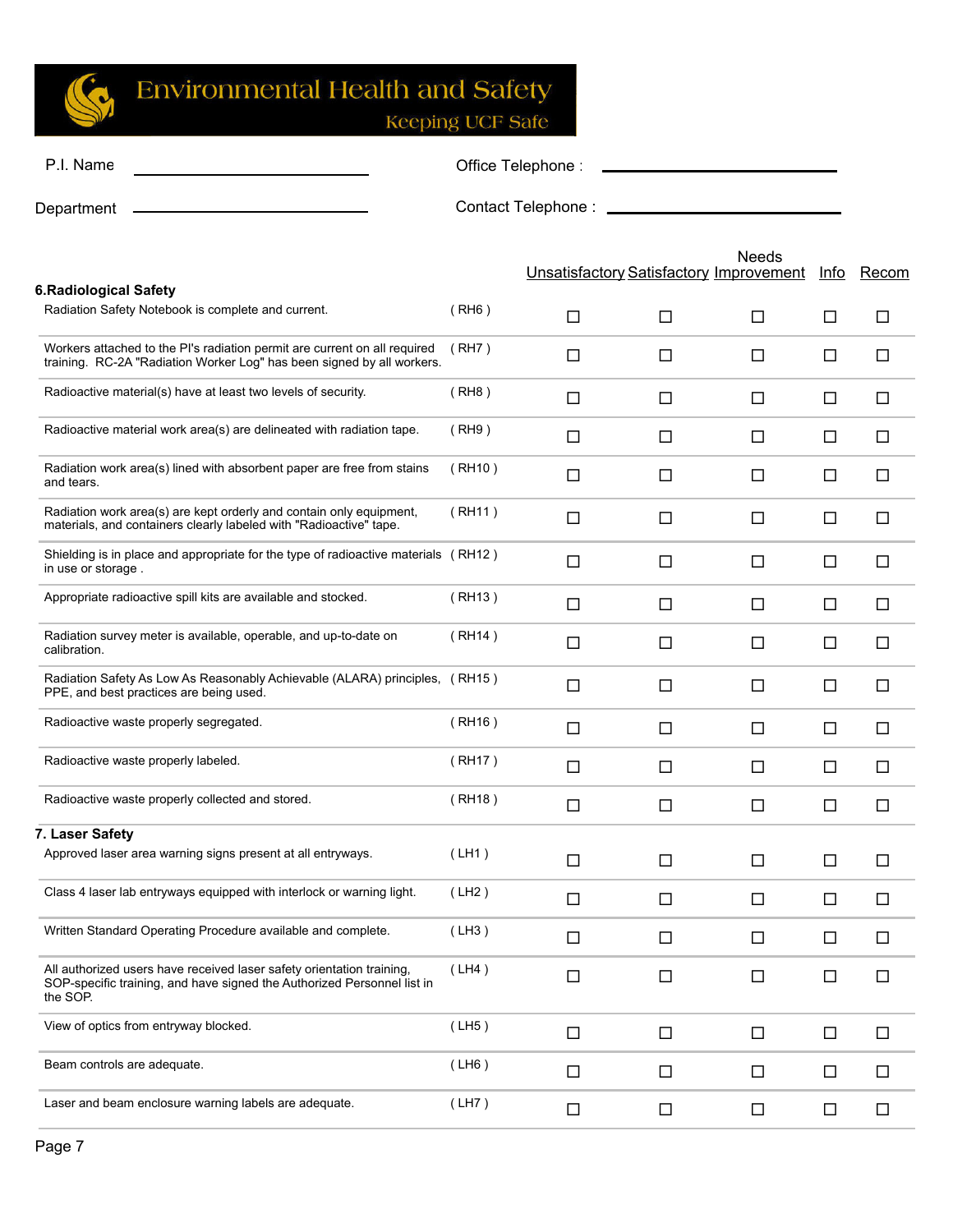

**Keeping UCF Safe** 

| P.I. Name  | Office Telephone:  |
|------------|--------------------|
| Department | Contact Telephone: |

Unsatisfactory Satisfactory Improvement Info Recom Needs **7. Laser Safety** Appropriate eyewear must be available for all laser hazards present.  $($  LH8  $)$   $\qquad \qquad \Box$   $\qquad \Box$   $\qquad \Box$   $\qquad \Box$ All eyewear is labeled and in good condition.  $($  LH9  $)$   $\Box$   $\Box$   $\Box$   $\Box$   $\Box$ Laser safety eyewear available at Class 4 entryways.  $\Box$   $\Box$   $\Box$   $\Box$   $\Box$ Class 3b and 4 laser inventory in lab matches Laser Device Registration (LH11) <br>Form. **8. Waste Managment** Laboratory waste is properly segregated and in appropriate containers. (i.e. sharps, chemical waste, biological waste, radiological waste, broken glass, etc.) ( WM7 ) Hazardous Chemical Waste containers are properly labeled.  $(WM1)$   $\square$   $\square$ Hazardous waste is stored in a designated area and segregated according to compatibility. ( WM2 ) Hazardous chemical waste containers are appropriate for contents, integrity of the container is sufficient to prevent leaks or spills, and containers are kept closed when not in use.  $(\text{WM3})$   $\Box$   $\Box$   $\Box$   $\Box$   $\Box$ Hazardous waste accumulated in the laboratory area is within the (WM4 ) <br>allowed quantity limits and the regulatory time limit. Hazardous/Chemical Waste is handled and stored in a manner to prevent rupture or leakage. ( WM5 ) Hazardous Waste is being disposed of by impermissible methods. (WM6)  $\Box$ **9. Controlled Substances DEA & DOH** Controlled Substances, as defined by the Drug Enforcement Agency (CS1) <br>(DEA), are kept under lock and key with limited access. A logbook detailing use, as required for the DEA Controlled Substance Act, is provided. ( CS2 ) **Other Hazards Not Previously Addressed**  No Deficiencies found. ( NOV ) Other safety issues, not previously addressed.  $(OH1)$   $\Box$   $\Box$   $\Box$ No violations noted at time of inspection  $(0)$   $\Box$   $\Box$   $\Box$   $\Box$